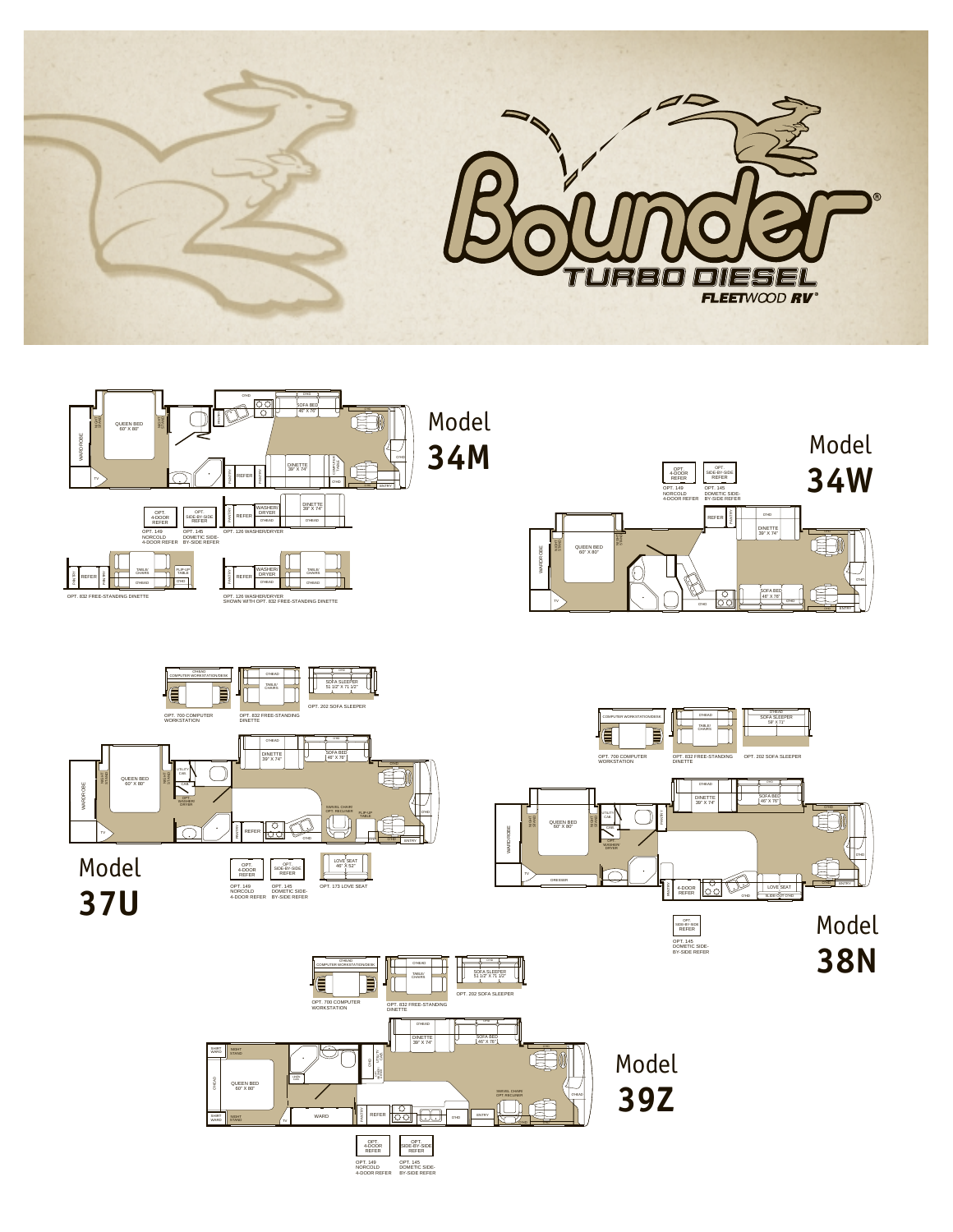# **Standard and Optional Features**

### **APPLIANCES**

- Front 27" Panasonic® TV in Overhead
- Rear 20" Panasonic® TV
- Panasonic® VCR
- Video Switch Box TV/VCR
- Smoke Detector/Alarm
- LPG Detector/Alarm
- CO Detector/Alarm
- Furnace 20M/25M BTU Dual
- 10-Gallon Quick-Recovery Water Gas/Electric Heater with D.S.I.
- 22" 3-Burner, High-Output Cooktop
- RV System Monitor Panel
- Dual High Efficiency A/C with Solar Panel on Front A/C
- Water Heater Bypass
- Inverter/Converter (2000 Watt)
- Porcelain Toilet with Water Saver
- Toilet Tank San-T-Flush™ System
- GE® Convection Microwave
- 8 cu. ft. Dometic® Refrigerator
- Single Lever Galley Faucet
- Water Filter with Faucet
- Demand Water Pump with Filter
- Power Bath Vent
- TV Antenna
- Fan-Tastic® Power Roof Vent in Galley
- Fire Extinguisher
- Telephone Jack in Living Area and Bedroom
- Rear Speakers in Bedroom

#### **BODY STRUCTURE**

- Vacu-Bond® Lower and Upper Floors
- Vacu-Bond® Walls with Smooth High Gloss Exterior Fiberglass
- Radius Roof with Ducted Air Conditioning
- Royal Tuff-Ply™—TPO Exterior Roof
- Aluminum Floor/Wall/Ceiling Framing

### **ELECTRICAL**

- 7.5 KW Diesel Generator
- Patio Receptacle
- 120V/12V AC/DC Converter Central Electric
- 120V/12V Wire Raceways
- Water Pump Switching-3 Way
- 50 amp Service
- Wall Switches
- 4 6V/Deep Cycle 218 amp House Batteries
- Satellite Dish STD

### **EXTERIOR**

- Full Fiberglass Front Cap
- Slide-Out Room Living Area
- Side Opening, Engine-Access Door
- Fiberglass Front and Rear Bumpers
- Fiberglass Wheel Wells
- Aerodynamic Bus Styling
- Radius Entry Door with Deadbolt Latch

### **EXTERIOR (CONT.)**

- Dual-Pane Slider Windows
- Utility Compartment with Exterior Washdown

**INTERIOR (CONT.)** • Large Overhead Cabinets • Brass Cabinet Hardware

• 3-Point Front Seat Belts • Pleated Shades

• Crown Molding • Headboard (39Z)

• Solid Surface Lavy Top • Bright Brass Bath Accessories • Residential Seat Styling

Decor)

Cabinets)

• Cruise Control • AM/FM/CD Radio • Auxiliary Start Circuit • Battery Disconnect System • Auto A/C Heater Combo

• Bedspread with Decor Pillows • Innerspring Mattress

• Solid Surface Galley Countertops

• Beveled Bronze Tint Decor Mirrors • Window Coverings (Color Coordinated to

• Raised-Panel Overhead Cabinet Doors • Adjustable Cabinet Shelves (Selected

• Large, Porcelain, Double Sink in Galley

• DSS Manual Lift/Winegard® Satellite Dish

• Radio Switch–Main/Auxiliary Power • Soft Surface Automotive Dash • Tilt/Telescoping Steering Wheel • Driver/Passenger Captain's Chairs with Reclining Back/Slide Controls

• Ceiling Ducted Roof Air Conditioning

**PLATFORM CONSTRUCTION** • Power Platform Floor Configuration • Heated Water & Holding Tank Compartments • Polyethylene Luggage Compartment Boxes

• Fluorescent Ceiling Lights with Dual Bulbs

• Living Room (Dinette/Sofa)(37U, 38N, 39Z)

• Solar Battery Charger

• Decor Lighting • Incandescent Lighting • Make-up Lights in Bath

• Paco® Beam System **SLIDE-OUT**

• Galley (34M, 38N) • Bed (34M, 34W, 37U, 38N) • Dinette/Refrigerator (34W)

**INTERIOR LIGHTING**

**INTERIOR AUTOMOTIVE** • Intermittent Wiper Control • Multi-Function Sun Visor

• Solid Surface Galley Sink Cover/Cutting Board

• Reclining Bucket Seats (Driver/Passenger)

- 4-point Manual Hydraulic Levelers
- Roof Ladder
- Exterior Assist Handle
- Remote/Heated Exterior Rear View Mirrors
- 20' Sewer Hose
- Park Cable Receptacle
- Awning Rail/Drip Molding (Both Sides)
- Power Entry Step
- Dual Battery Charge Control
- Porch Light (Doorside)
- 3 Colorway Graphics to Match Decor
- Patio and Entry Door Awning

### **EXTERIOR AUTOMOTIVE**

- Large, Curved Aerodynamic Windshield
- Undercoating
- Stainless Steel Wheel Simulators
- Valve Extenders
- Mud Flaps
- Underhood Utility Light
- Steel Surface on Bulkhead
- Trailer Hitch with 7-Pin Electrical Hookup\*
- Halogen Headlights
- Fog Lamps
- Rear Vision Camera
- Windshield Wipers with Wet Arm
- Freightliner® Chassis 300HP
- Air Suspension

### **EXTERIOR STORAGE**

- Insulated Luggage Doors
- Single Paddle/Metal Latches
- One-Piece Bulb Seal
- Central Utility Compartment
- Hidden Stainless Steel Latch Rods
- Gas-Lift Strut Supports
- Lights in Compartments
- Steel Seal Frames
- **INTERIOR**
- 3 Interior Decors
- Woven Jacquard Feature Fabrics
- Skylight in Tub/Shower
- Glass Shower Door with Bright Brass Frame
- Flexsteel® Furniture

• Carpet Pad

Locks

• Wood Drawers

• Radius Corner Cabinetry

*\* The chassis manufacturer recommends the installation of a supplemental brake control system to activate the brakes on the vehicle or trailer you are towing.*

- Cherry Wood Grain, Birch Wood Grain or Maple Wood Grain
- Wall-to-Wall Nylon Carpet-Trackless Plush

• Roller Guide Drawer Slides with Transit-Ship

• Vinyl Floor Covering in Galley & Bath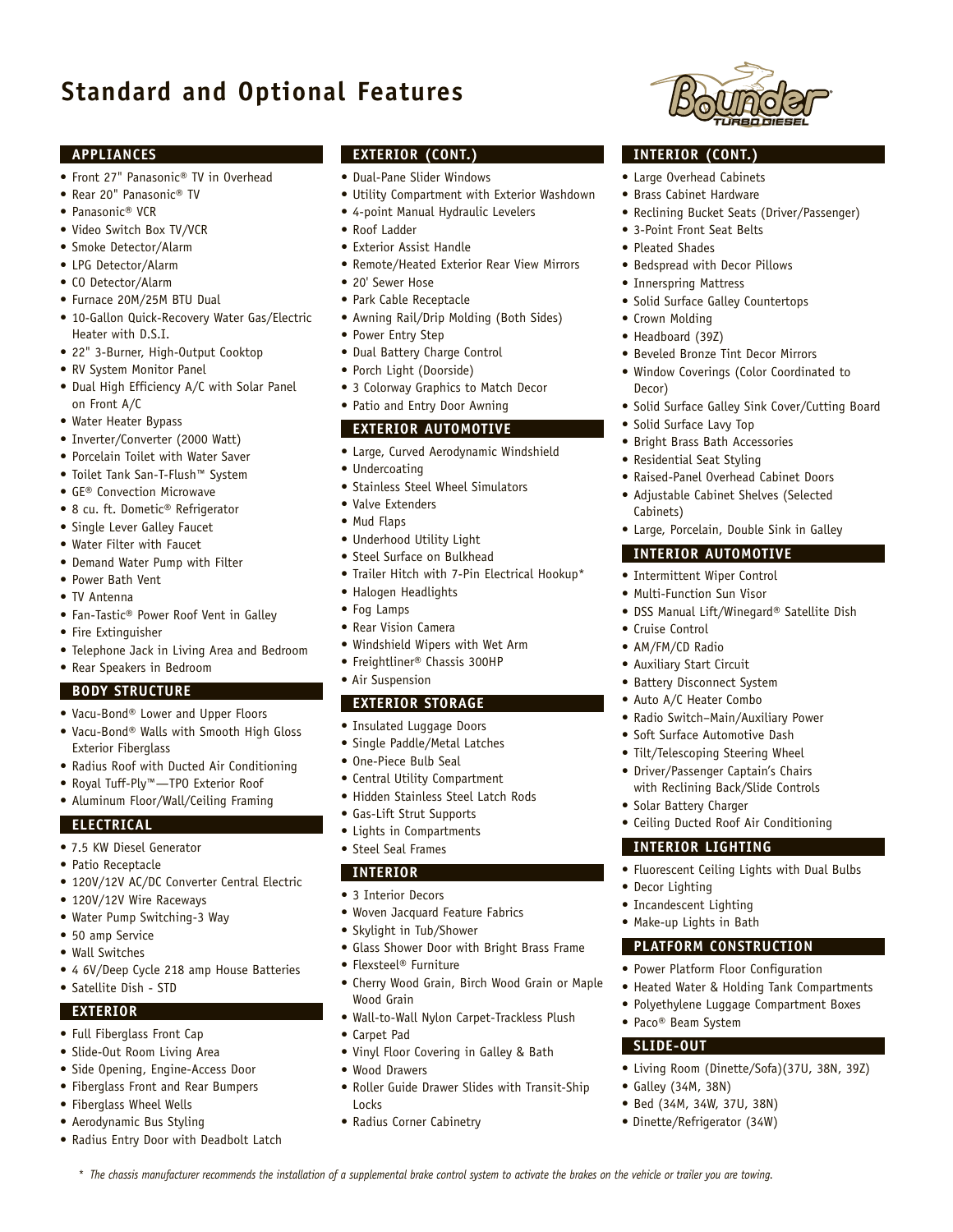## **Specifications**



|                                   | 34M                                                                                      | 34W     | 37U                                             | <b>38N</b>                                     | 39Z     |  |  |
|-----------------------------------|------------------------------------------------------------------------------------------|---------|-------------------------------------------------|------------------------------------------------|---------|--|--|
| FREIGHTLINER <sup>®</sup> CHASSIS |                                                                                          |         |                                                 |                                                |         |  |  |
| Engine Liters                     | 5.9L                                                                                     | 5.9L    | 5.9L                                            | 5.9L                                           | 5.9L    |  |  |
| Wheelbase                         | 208"                                                                                     | 208"    | 242"                                            | 252"                                           | 252''   |  |  |
| $GVWR$ (lbs) $(1)$                | 27,910                                                                                   | 27,910  | 27,910                                          | 27,910                                         | 27,910  |  |  |
| Front GAWR (lbs) (2)              | 10,410                                                                                   | 10,410  | 10,410                                          | 10,410                                         | 10,410  |  |  |
| Rear GAWR (lbs) (2)               | 17,500                                                                                   | 17,500  | 17,500                                          | 17,500                                         | 17,500  |  |  |
| Base Weight (lbs) (3)             | 20,050                                                                                   | 20,050  | 21,555                                          | 21,724                                         | 20,775  |  |  |
| $GCWR$ (lbs) $(4)$                | 32,910                                                                                   | 32,910  | 32,910                                          | 32,910                                         | 32,910  |  |  |
| Hitch Rating (lbs) $*$            | 5,000                                                                                    | 5,000   | 5,000                                           | 5,000                                          | 5,000   |  |  |
| Tongue Weight (lbs)*              | 500                                                                                      | 500     | 500                                             | 500                                            | 500     |  |  |
| Fuel Capacity (gal)               | 90                                                                                       | 90      | 90                                              | 90                                             | 90      |  |  |
| <b>DIMENSIONS AND CAPACITIES</b>  |                                                                                          |         |                                                 |                                                |         |  |  |
| Overall Length (5)                | 34' 8"                                                                                   | 34'8''  | 37' 6''                                         | 38' 4"                                         | 39' 0"  |  |  |
| Overall Height (with A/C)         | 12'1''                                                                                   | 12' 1'' | 12' 1''                                         | 12'1''                                         | 12' 1'' |  |  |
| Overall Width (maximum) (6)       | 102"                                                                                     | 102"    | 102"                                            | 102"                                           | 102"    |  |  |
| Interior Height (maximum)         | 79"                                                                                      | 79''    | 79''                                            | 79"                                            | 79''    |  |  |
| Interior Width (maximum)          | 96"                                                                                      | 96''    | 96''                                            | 96"                                            | 96''    |  |  |
| Fresh Water Holding Tank (gal)    | 86                                                                                       | 86      | 86                                              | 86                                             | 86      |  |  |
| Grey Water Holding Tank (gal)     | 50                                                                                       | 50      | 50                                              | 50                                             | 50      |  |  |
| Black Water Holding Tank (gal)    | 50                                                                                       | 50      | 50                                              | 50                                             | 50      |  |  |
| Appliance LPG Tank (gal) (WC) (7) | 25                                                                                       | 25      | 25                                              | 25                                             | 25      |  |  |
| Water Heater Tank (gal)           | 10                                                                                       | 10      | 10                                              | 10                                             | 10      |  |  |
| <b>LIQUID WEIGHT REFERENCE</b>    | Water $(gal) = (8.3 \text{ lbs}/3.8 \text{ kg})$                                         |         | Fuel (gal) = $(7.1 \text{ lbs}/3.2 \text{ kg})$ | LPG $(gal) = (4.2 \text{ lbs}/1.9 \text{ kg})$ |         |  |  |
| <b>METRIC CONVERSION</b>          | Multiply pounds x 0.453 to obtain kilograms<br>Multiply gallons x 3.785 to obtain liters |         |                                                 |                                                |         |  |  |

1. GVWR (Gross Vehicle Weight Rating): Means the maximum permissible loaded weight of the motor home. The GVWR is equal to or greater than the sum of the unloaded vehicle weight plus the net carrying capacity.

2. GAWR (Gross Axle Weight Rating): Means the maximum permissible loaded weight a specific axle is designed to carry. 3. Base Weight: Means the estimated weight of the motor home without fuel,

home with its towed vehicle. Towing and braking capacities may differ. Refer to Fleetwood and chassis manufacturer manuals for complete information. 5. Length taken from front bumper to rear bumper (excludes accessories).

- 
- 6. Excludes safety equipment and awnings.
- 7. Tank Manufacturer's listed water capacity (WC). Actual LPG capacity is 80% of water listing as required by the safety code.

options, water, cargo or passengers. 4. GCWR (Gross Combined Weight Rating): Means the value specified by the motor home manufacturer as the maximum allowable loaded weight of this motor

The chassis manufacturer recommends the installation of a supplemental brake control system to activate the brakes on the vehicle or trailer you are towing.

| <b>OPTIONS</b>                                                                                              | 34M             | 34W | <b>37U</b> | <b>38N</b> | 39Z |
|-------------------------------------------------------------------------------------------------------------|-----------------|-----|------------|------------|-----|
| <b>APPLIANCES</b>                                                                                           |                 |     |            |            |     |
| Washer/Dryer                                                                                                | 0PT             | N/A | 0PT        | 0PT        | 0PT |
| 22" 3-Burner, High-Output, Cooktop Range w/Oven                                                             | 0PT             | 0PT | 0PT        | 0PT        | 0PT |
| Norcold <sup>®</sup> 12 cu. ft. Refrigerator                                                                | 0PT             | 0PT | 0PT        | <b>STD</b> | 0PT |
| Dometic® 12 cu. ft. Refrigerator                                                                            | 0PT             | 0PT | 0PT        | OPT        | 0PT |
| <b>EXTERIOR AUTOMOTIVE</b>                                                                                  |                 |     |            |            |     |
| CSA Package-Freightliner®                                                                                   | 0PT             | 0PT | 0PT        | OPT        | 0PT |
| Electric Awning                                                                                             | 0PT             | 0PT | 0PT        | 0PT        | 0PT |
| <b>INTERIOR</b>                                                                                             |                 |     |            |            |     |
| Ultraleather <sup>™</sup> Sofa                                                                              | 0 <sub>PT</sub> | 0PT | <b>OPT</b> | 0PT        | 0PT |
| Love Seat                                                                                                   | N/A             | N/A | 0PT        | <b>STD</b> | N/A |
| Ultraleather™ Love Seat                                                                                     | N/A             | N/A | 0PT        | 0PT        | N/A |
| Ultraleather™ Swivel Recliner                                                                               | N/A             | N/A | 0PT        | N/A        | 0PT |
| Swivel Recliner                                                                                             | N/A             | N/A | 0PT        | N/A        | 0PT |
| Sofa Sleeper                                                                                                | N/A             | N/A | 0PT        | 0PT        | 0PT |
| Free-Standing Dinette and Chairs                                                                            | 0PT             | N/A | 0PT        | 0PT        | 0PT |
| Ultraleather <sup>™</sup> Driver and Passenger Seats, Power Driver,<br>Power Passenger with Power Foot Rest | 0PT             | 0PT | 0PT        | 0PT        | 0PT |
| Ultraleather™ Driver and Passenger Seats, Power Driver Seat                                                 | 0PT             | 0PT | 0PT        | 0PT        | 0PT |
| Panasonic® Home Theater Sound System                                                                        | 0PT             | 0PT | 0PT        | 0PT        | 0PT |
| <b>INTERIOR AUTOMOTIVE</b>                                                                                  |                 |     |            |            |     |
| Dash Fans                                                                                                   | 0PT             | 0PT | 0PT        | 0PT        | 0PT |
| Stereo AM/FM with CD-Cassette                                                                               | 0PT             | 0PT | 0PT        | 0PT        | 0PT |
| Stereo AM/FM with 6 Disc CD                                                                                 | 0PT             | 0PT | 0PT        | 0PT        | 0PT |
|                                                                                                             |                 |     |            |            |     |

IMPORTANT—PLEASE READ: Product information, photography and illustrations included in this publication were as accurate as possible at the time of printing. For further product information and changes, please visit our website at www.fleetwoodrv.com or contact your local Fleetwood dealer. Prices, materials, design and specifications are subject to change without notice. All weights, fuel, liquid capacities and dimensions are approximate. Fleetwood has designed its recreational vehicles to provide a variety of uses for its customers. Each vehicle features optimal seating, sleeping, storage and fluid capacities. The user is responsible for selecting the proper combination of loads (i.e. occupants, equipment, fluids, cargo, etc.) to ensure that the vehicle's capacities are not exceeded.